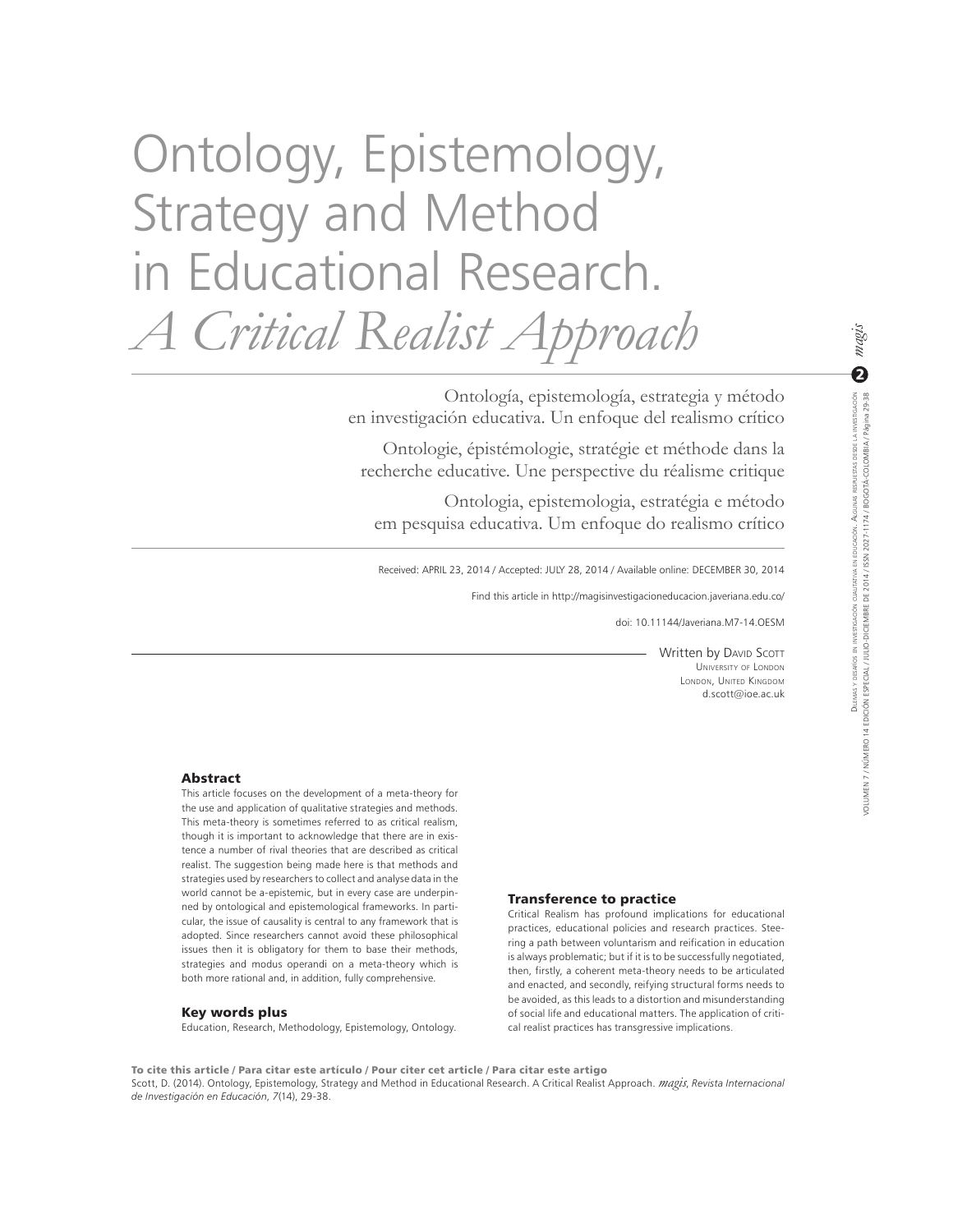#### Palabras clave descriptor

Educación, investigación, metodología, epistemología, ontología.

#### Resumen

Este artículo se centra en el desarrollo de una metateoría para el uso y la aplicación de estrategias y métodos cualitativos. Esta metateoría a veces se denomina realismo crítico, aunque es importante reconocer que existe un número de teorías rivales que se describen a sí mismas como tal. Aquí se sugiere que los métodos y las estrategias utilizadas por los investigadores para recolectar y analizar los datos en el mundo no pueden ser aepistémicas, debido a que en todos los casos están sustentados por marcos ontológicos y epistemológicos. La cuestión de la causalidad es fundamental para cualquier marco que se adopte. Dado que los investigadores no pueden evitar estos problemas filosóficos, es obligatorio para ellos basar sus métodos, estrategias y *modus operandi* en una metateoría que es, a la vez, más racional y exhaustiva.

#### Transferencia a la práctica

El realismo crítico tiene profundas implicaciones para las prácticas educativas, políticas educativas y la investigación. Dirigir un camino entre el voluntarismo y la reificación en la educación es siempre problemático, pero si ha de ser negociado con éxito, una meta-teoría coherente debe ser articulada y promulgada y, en segundo lugar, se debe evitar cosificar formas estructurales, ya que esto conduce a una distorsión e incomprensión de la vida social y de los asuntos educativos. La aplicación de prácticas críticas realistas tiene implicaciones transgresoras.

## Mots clés descripteur

Education, recherche, méthodologie, ontologie.

#### Résumé

Cet article se concentre dans le développement d'une métathéorie pour l'usage et l'application des stratégies et méthodes qualitatifs. Cette métathéorie est connue parfois comme réalisme critique, même s'il est important reconnaitre qu'il y a un nombre de théories rivales connues comme réalisme critique. La contribution qu'on fait ici c'est montrer que les méthodes et les stratégies utilisées par les chercheurs pour obtenir et analyser les données dans le monde ne peuvent pas être a-épistémiques, étant-donné que dans tous les cas elles sont supportées par les cadres ontologiques et épistémologiques. Notamment, la question de la causalité est fondamentale pour n'importe quel cadre qu'on adopte. Etant-donné que les chercheurs ne peuvent pas éviter ces problèmes philosophiques, alors il faut qu'ils établissent leurs méthodes, stratégies et modus operandi dans une métathéorie qui est à la fois plus rationnelle et aussi plus exhaustive.

#### Transfert á la practique

Le réalisme critique a des profondes implications pour les pratiques éducatives, politiques éducatives et de la recherche. Diriger un chemin entre le volontarisme et la réification dans l'éducation est toujours problématique ; mais s'il a pu être pacté avec succès, alors, d'abord, une métathéorie cohérente doit être articulée et promulguée, et puis, il faut éviter chosifier les formes structurales, car cela conduit à une distorsion et incompréhension de la vie sociale et des aspects éducatifs. L'application de pratiques critiques réalistes a des implications contrevenantes.

# Palavras-chave descritor

Educação, investigação, metodologia, epistemologia, ontologia.

#### Resumo

Este artigo está centrado no desenvolvimento de uma meta-teoria para o uso e a aplicação das estratégias e métodos qualitativos. Esta meta-teoria se denomina algumas vezes realismo crítico, ainda que seja importante reconhecer que existe um número de teorias diferentes que se descrevem a si mesmas como realismo crítico. A sugestão que se faz aqui é a de que os métodos e as estratégias utilizadas pelos pesquisadores para reunir e analisar os dados no mundo não podem ser a-epistêmicas, devido a que em todos os casos estão sustentados por marcos ontológicos e epistemológicos. Em particular, a questão da causalidade é fundamental para qualquer marco que se adote. Dado que os pesquisadores não podem evitar estes problemas filosóficos, então é obrigatório basear seus métodos, estratégias e *modus operandi* numa meta-teoria que é ao mesmo tempo mais racional e além disto, exaustiva.

#### Transferência à prática

O realismo crítico tem profundos envolvimentos com as práticas educativas, políticas educativas e com a pesquisa. Dirigir um caminho entre o voluntarismo e a reificação na educação é sempre problemático; mas se é necessário negociar com sucesso, então, em primeiro lugar, uma meta-teoria coerente deve ser articulada e promulgada, e em segundo lugar, deve ser evitado coisificar formas estruturais, já que isto conduz a uma distorção e incompreensão da vida social e dos assuntos educativos. A aplicação de práticas críticas realistas tem implicações transgressoras.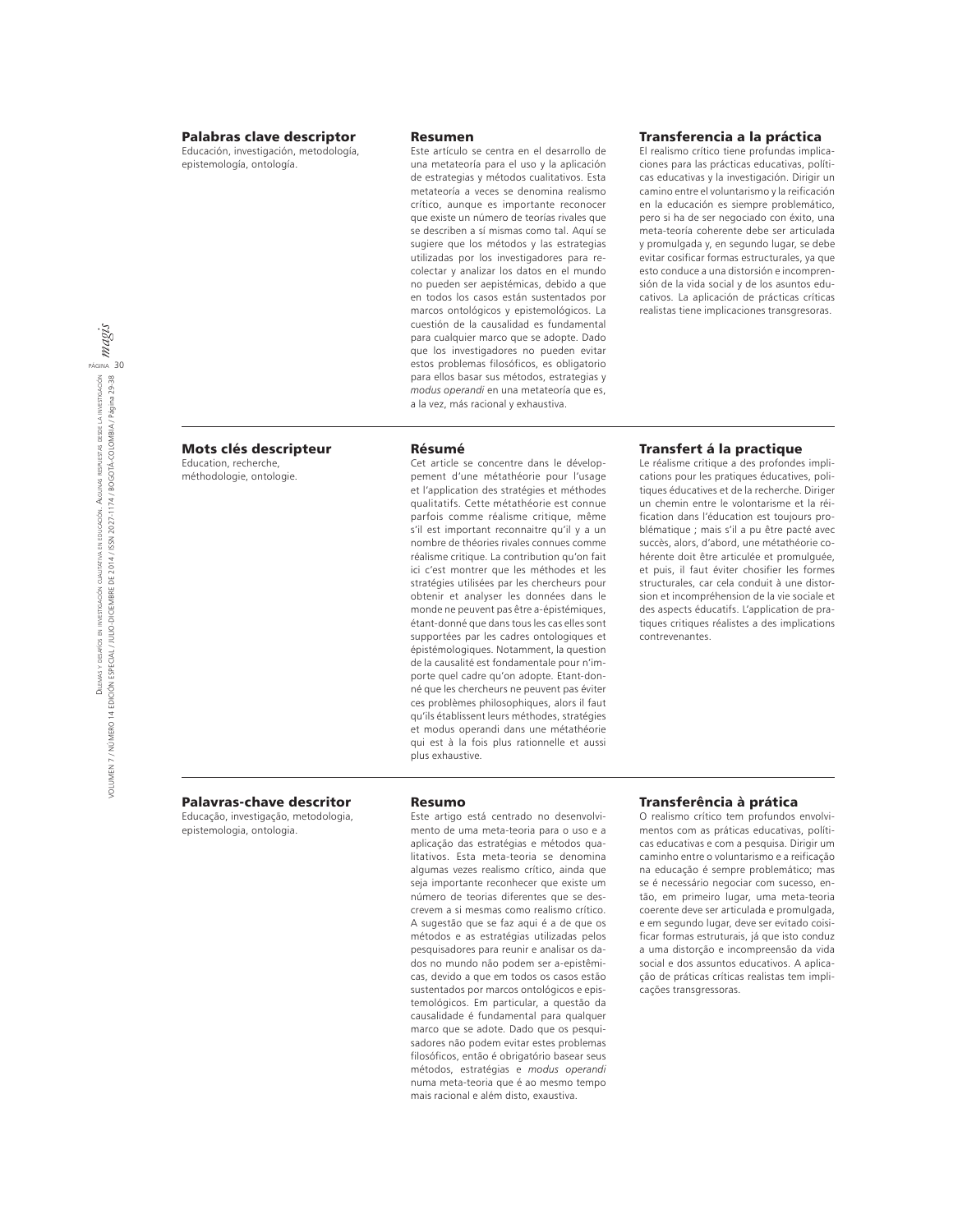# Introduction

Methodology is a theory (or set of ideas about the relationship between phenomena) of how researchers gain knowledge about the world and why. This provides researchers and readers of research with reasons for using specific strategies and methods in order to construct and develop particular kinds of knowledge about social and educational phenomena. Methodological interest in the design, process and outcomes of research requires researchers to do more than draw conclusions from evidence or data that they have collected, since it is the researcher's interpretation of what is worth knowing and how to collect the knowable and then interpret it, which is the essence of the research process. This points to how the interpretative act is positioned within a variety of contexts, and these are epistemic, cultural, historical and, even more importantly, methodological. And what this means is that research methods and strategies, whether we describe them as quantitative or qualitative, are always in a binding relationship with epistemology (or knowledge) and ontology (or reality). Developing a meta-theory is therefore a pre-requisite of any research process. This article will focus on one such meta-theory, critical realism, though there is no longer a general agreement amongst social theorists about its foundations.

Critical realists, such as Roy Bhaskar (1998; 2010), understand the world as stratified, drawing a distinction between the domains of the real, the actual and the empirical. They also believe that objects and generative mechanisms in the world have causal powers which may or may not be exercised, but still exist independently of human cognition or the individual's ability to know them. Further to this, Bhaskarian critical realists differentiate the transitive world of knowing from the intransitive world of being; and accept that the social world incorporates mechanisms at different levels with elements of these mechanisms irreducible to those of the level from which they emerged. This implies that objects have emergent properties, which interact with each other, and as a result new properties are created or emerge from old combinations of objects. Critical realists designate the relation between structure and agency as the key framing device at the ontological level; and furthermore, understand all observational or experiential statements as framed by a specific set of conceptual relations, that is, all observational or theoretical statements are in some sense theory-laden. As a consequence, any description of the world is both explanatory within a particular set of conceptual relations and potentially transformative of those relations. In short, educational processes take place in open systems.

This meta-theory includes a range of epistemological and ontological precepts. There is a social dimension to knowledge-construction, but this cannot categorically preclude reference to a world that is separate from the way it is being described. Conceptual framings and sets of descriptors are informed, constrained and enabled in a non-trivial way by the world or reality at the particular moment in time in which they are being used, and in turn the shape and form of the ontological realm is influenced by the types of knowledge that are being developed. Our conceptual frameworks, perspectives on the world, and descriptive languages, interpenetrate what we are calling reality to such an extent that it is impossible to conceive of a pre-schematised world (Putnam, 2004). However, this doesn't rule out indirectly-conceived references to the structures of the world. Knowledge of the world cannot be a simple representation (expressed as a series of facts) of what is out there in the world because the world is not entirely

Article description | Descripción del artículo | Description de l'article | Artigo descrição

This paper of reflection is based on the research "Curriculum Development (with Leaton Gray, S. and Auld, E.), Curriculum Project for the International Baccalaureate Organisation (IBO), August 2013-January 2014". The paper on the practical application of a meta-framework for conducting research. It focuses on the development of a metatheory, sometimes known as critical realism, for the use and application of qualitative strategies and methods.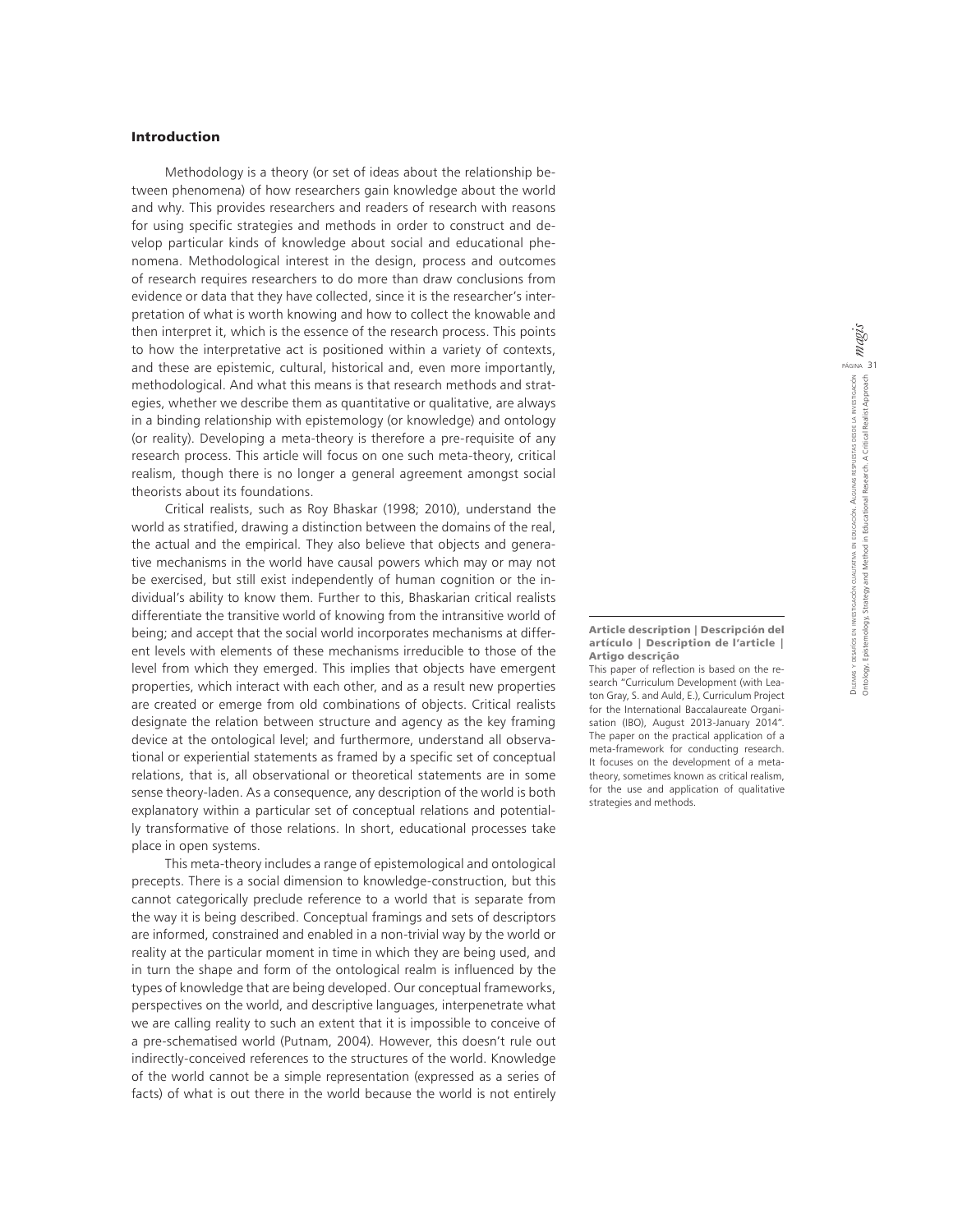separate from those mediating devices that human beings have developed to make sense of it. And, as a result, it is important to avoid essentialising knowledge and its divisions and thus neglect the transitivity inherent in its development (Bhaskar, 2010). And finally, any knowledge claim has to be placed within the space of reasons (Brandom, 2000), which means that this claim is discourse-specific and positioned within conceptual frame works that precede it in time and place and have implications for future use. These precepts are implicated in the choices critical realists make about the strategies and methods they use to collect data about the world.

## Mixed methods approaches

There is a need to resolve the issue of whether a mixed methods approach (Bryman, 2006; Koenig, 2006; Mason, 2006; Dicks, Soyinka & Coffey, 2006) is viable, and, more importantly, credible. Three types of argument have been suggested to support this approach. The first of these is that the different paradigms that have traditionally been associated with qualitative and quantitative research approaches are in essence epistemic, and thus have little to do with the collection and analysis of empirical data. This last is a practical activity, and should be distinguished from philo sophical pragmatism. A version of philosophical pragmatism pervades the writings of C. S. Peirce (1992) whose pragmatic maxim was that any theory of meaning, and thus of sense, takes as axiomatic that the contents of a proposition is the experienced difference between it being true or false. This provides a genuine epistemic justification for the collection and analy sis of data and for providing a description of the world, even if such an approach has been criticised (Bhaskar, 1998). However, this philosophical pragmatic argument is different from the argument set out above, which is that as social researchers of the world and in the world we should not concern ourselves with issues that are essentially the province of philoso phers, those of how we can know the world (i.e. epistemology) and what this world actually is (i.e. ontology).

There are two principal problems with accepting this a-epistemic position. As researchers, we are committed to finding out about what is happening in the world, and thus to rejecting those positions that are not credible accounts of what we are referring to. We are concerned with is sues of truth (expressed in the first instance as knowledge and in the sec ond instance as being) and thus to what truth is. And we therefore have to decide between different versions of the truth. Bridges (1999) has sug gested five different types: truth as correspondence, truth as coherence, truth as what works, truth as consensus and truth as warranted belief. Regardless of the choice we make between them, we are still committed to a notion of research as being more than a pragmatic exercise in resolving practical and ethical problems in the research process.

A second argument for suggesting that qualitative and quantitative methods and approaches can be combined is an acceptance that these methods and approaches are underpinned by different epistemological and ontological philosophical positions, but these different philosophical positions are not as distinct as they appear to be (Haack, 2008). In other words, their differences can be resolved. There are two variants of this argument. The first of these suggests that, in contrast to positivism, the el ements of the world expressed as variables (a pre-requisite of quantitative methodologies) should not be treated as facts, but as "ficts" (Olsen, 1996) (expressed in a numerical form), which may not be true representations or referential phenomena, but are useful devices for warranted arguments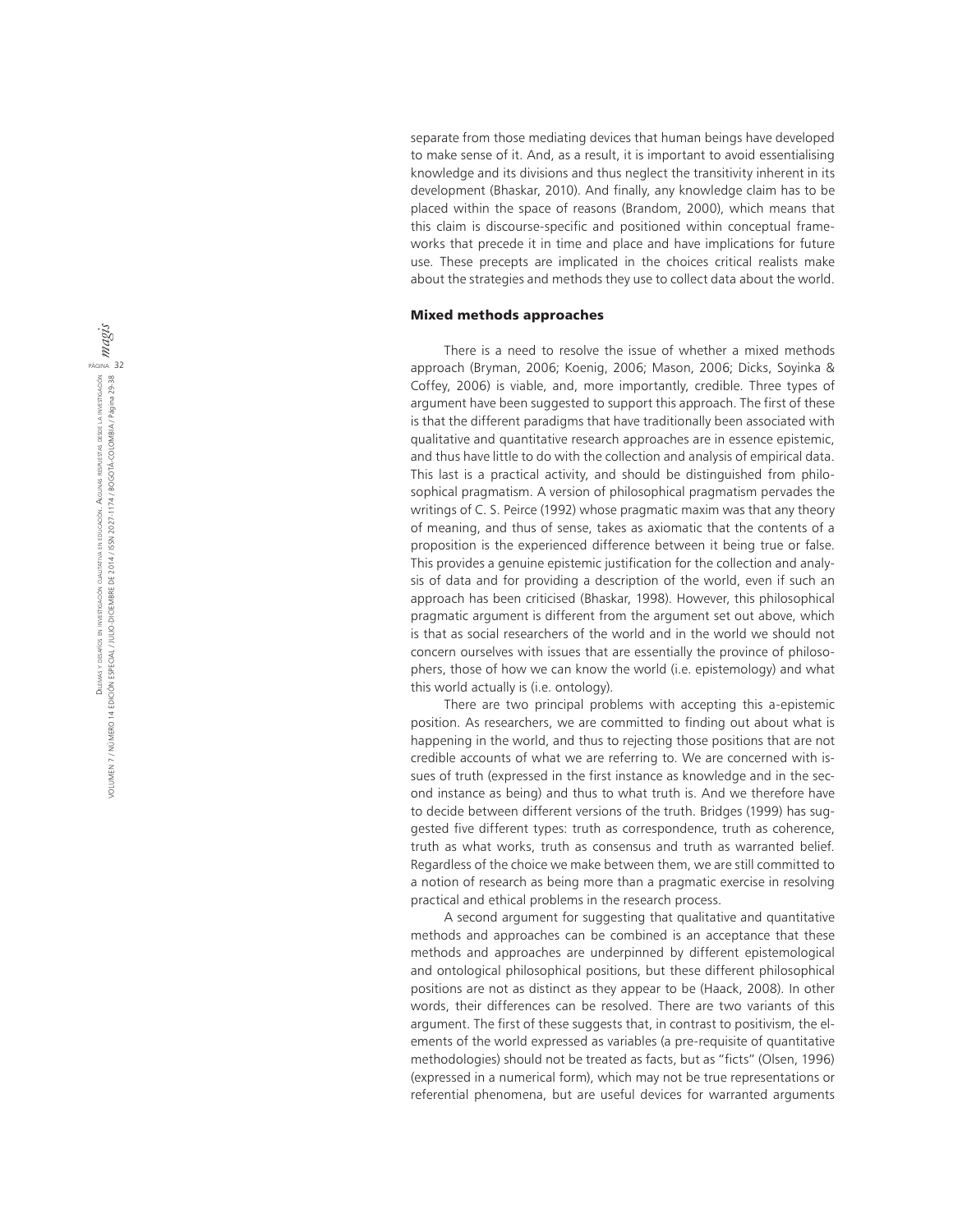developed by researchers who use statistics. A second variant of the argu ment being expounded here is that intensional idioms, used by qualitative researchers because they refer to the intentions of human beings, and are thus understood by these researchers as central to social reality and hu man life, can be reconfigured as extensional expressions. These are more commonly used by quantitative researchers because they refer to the ex tensional properties of qualia, such as breadth, depth, time-sequencing and positionality; in short, those properties which can be better expressed as variables, so as to allow the researcher consistently to use extensional expressions in their descriptions of reality. We might want to describe this as the false duality argument, and what it seeks to do is resolve the divide between two seemingly irreconcilable paradigms. Whatever process is un dertaken, this reconciliation still means that some meaning is lost, as this is essentially a reductionist exercise.

A third argument for resolving the divide between qualitative and quantitative methods and approaches and thus allowing the development of a mixed methods framework, which is coherent, is what has been called a warranty through triangulation argument. Here, instead of suggesting that the qualitative element, for example, can be translated into some thing which fits the quantitative element, or that the researcher shouldn't concern themselves with philosophical issues as in our first argument, this argument accepts that quantitative and qualitative approaches have dif ferent epistemic and ontological bases. However, if both are focused on the same research problem and similar conclusions are drawn, then the researcher can have a greater degree of confidence in their findings. The immediate problem with this approach is that if there is disagreement be tween the two elements and not concurrence, then this cannot give the researcher more confidence in their findings; indeed, the researcher is then unable to work out which of the two approaches is more reliable. Blatch ford, Bassett, Goldstein and Martin (2003) work on classroom size effects makes claims based on this form of warranty.

What I want to suggest is that in the first instance, as researchers, we are committed to some notion of the truth and that this depends on the adoption of credible ontological and epistemological stances. And further to this, traditional qualitative approaches (where these are under stood as the collection of data about relationships in the world between agents and structures, where the latter includes institutional, discursive and agential forms (Scott, 2008), are essential tools in the arrays of meth ods that all types of researchers should have at their disposal. Research ers are in the business of developing knowledge and this means that they also have to have some understanding of what this knowledge is and what it refers to.

Given the nature of the world, its ontology, we then move to its epistemology, since knowledge has to have a referential element; it is knowledge about something. And from this we move to methodology or what we should do as researchers and observers of the world in order to develop knowledge about it. The field of education is now dominated by the use of quantitative, trend-identifying, predictive methodologies such as quantitative modelling, randomised control trials, surveys, brain imag ing and the like; and research funders are now specifying that these are the most appropriate methods to use. As researchers we need to move from studying and understanding manifest phenomena to the structures that generate them, since we are dealing with a world that is stratified. If our understanding of those manifest phenomena is misconceived, because, for example, we are using inappropriate methods, then our understanding of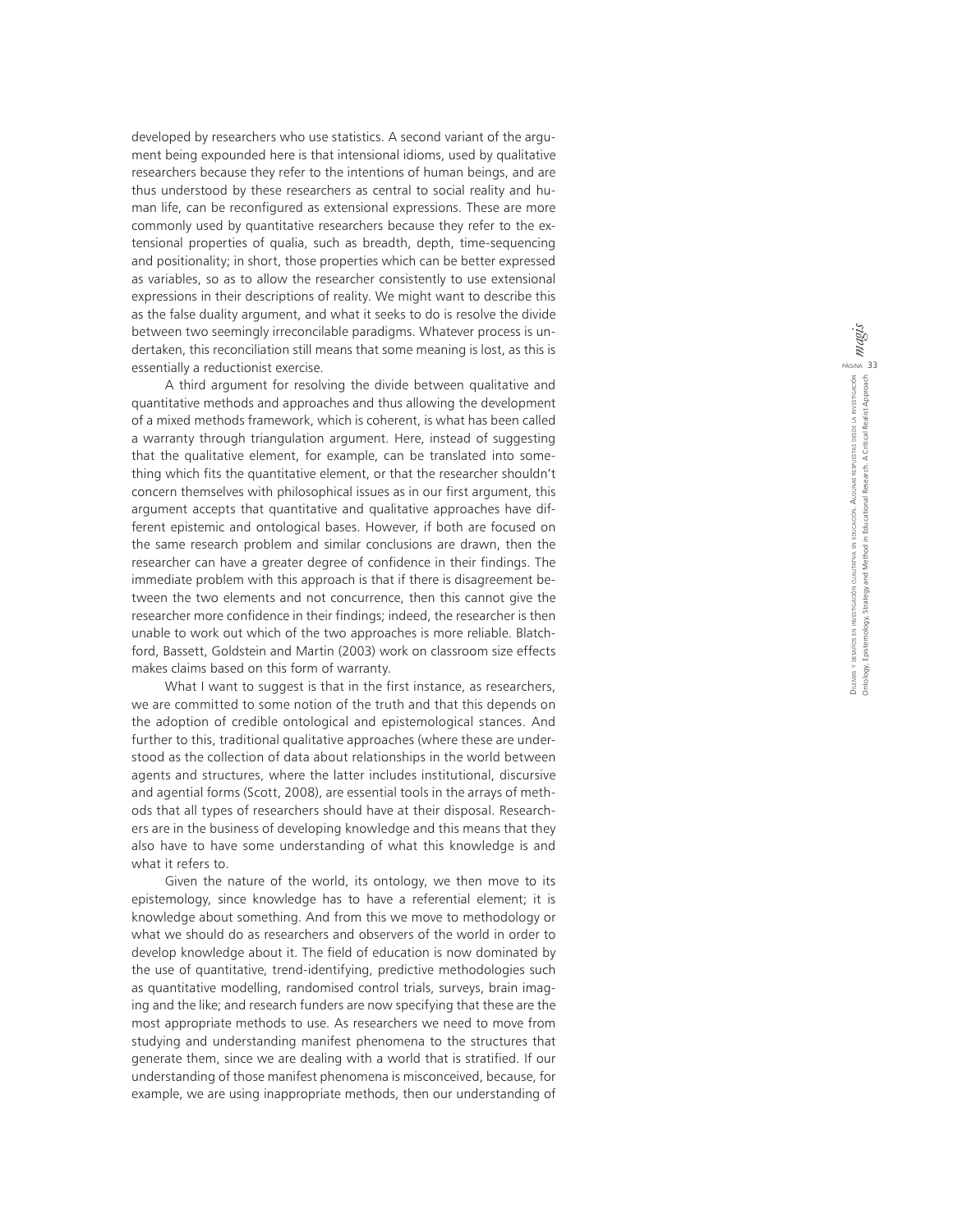deeper lying structures, the actual and vertexical relations, moments and meeting points between these structures and the many manifestations of agency that take place in the world, is likely to be limited.

# **Causality**

One of the key elements in a critical realist methodology is a particu lar and specific notion of causality and believing in this generative theory of causation also includes a belief that reasons for actions can be con strued as causes. Critical realists draw a distinction between successionist and generative theories of causation (Bhaskar, 1998; 2010). If we concen trate on experimental methods and approaches to social research, this will bring out some of the arguments in favour of generative rather than successionist theories of causation. The use of the experimental method necessitates a belief in a successionist theory of causation. Successionist theorists, following David Hume's notion of causality as spatio-temporal contiguity, succession and constant conjunction (Hume, 1738/2000), ar gue that causal relations cannot be observed. Researchers can observe successive occurrences, but they can never understand and record the causal mechanism that connects them. The experimentalist operates by randomly allocating subjects to control and experimental groups and ob serving the differences. Causation, therefore, is external and non-observ able, and the key is to distinguish between the causal relationship and any spurious associations. Generative theories of causation are different. Causation acts internally as well as externally, and it describes the trans formative potential of phenomena. Causality is understood as a tendency of objects, which may or may not be realised, and this has implications for how social and educational researchers should act, and whether it is possible to use descriptions of current educational settings as a basis for predictions about future ones.

Social reality then, it is argued, has ontological depth. Social objects are structured in various ways, and because of this, they possess powers (Brown, Fleetwood & Roberts, 2002). The powers of these structures (or mechanisms) are of three types. Powers can be possessed, exercised or actualised. Objects can be said to possess powers even if they are not triggered by external circumstances and combinations of other powers; they lie dormant. On the other hand, powers which have been exercised have been triggered and are now having an effect in an open system. Such powers are interacting with other powers of other mechanisms within their sphere of influence. Finally, powers that have been actualised are causally efficacious within the open system they are operating in, but in this case they have not been suppressed or counteracted. Embodied, institutional or discursive structures can be possessed and not exercised or actualised, possessed and exercised, or possessed and actualised. As a result, a causal model based on constant conjunctions is rejected and re placed by a generative-productive one, and objects and relations between objects have emergent properties, including discursive objects operating in the epistemological domain. Determining between instances of structural powers lying dormant, being exercised or being actualised is the central task of any research project.

Some of the problems associated with the experimental method have already been referred to, and these provide clues as to the reasons for their underuse in social and educational research. Effects may be more subtle or difficult to conceptualize than researchers allow for. There is the temporal dimension where effects may not show up or may only partially show up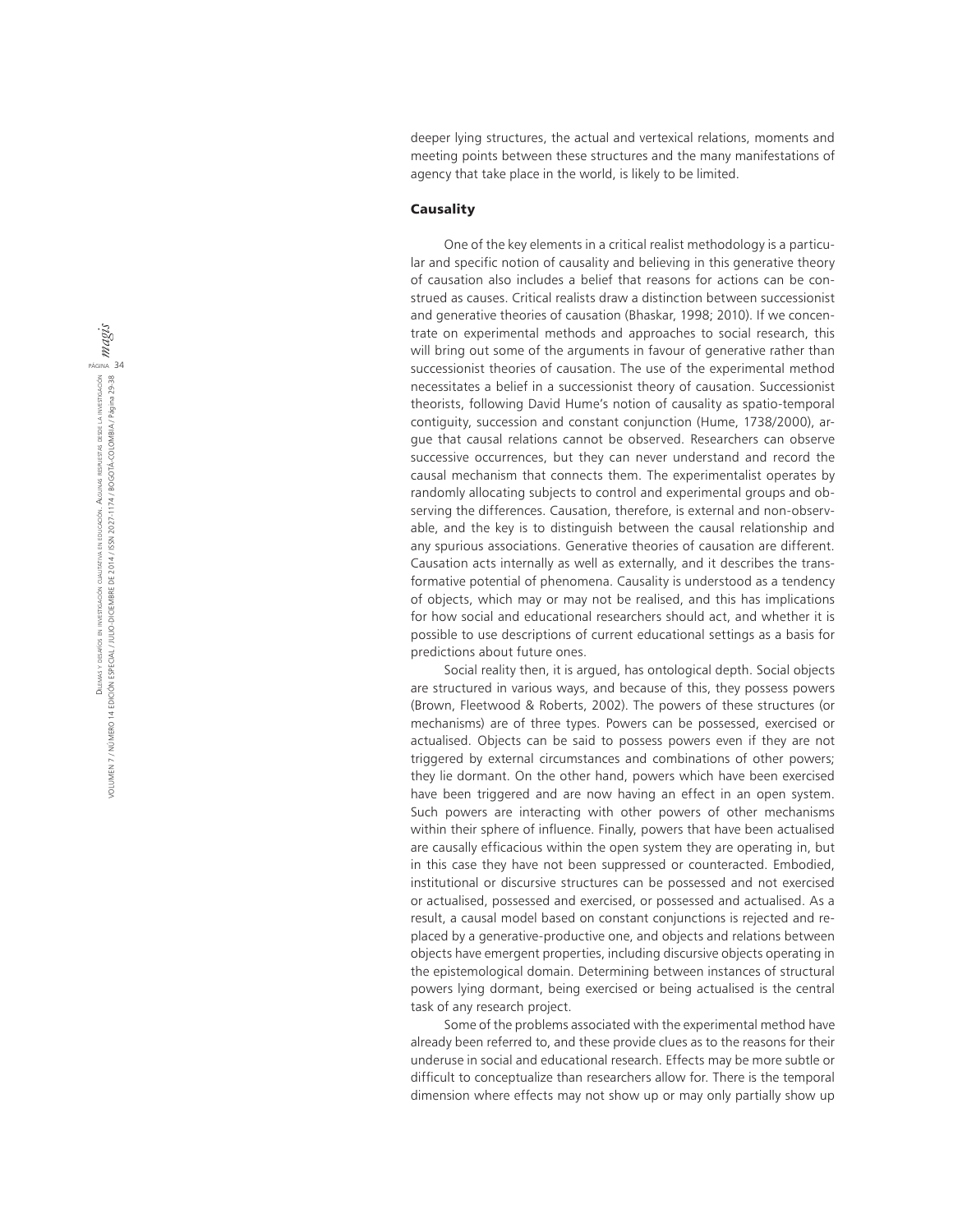at any one moment or series of moments. It may not be possible to display them in quantifiable form; or at least, if they are displayed in this way, researchers are involved in a reductionist and decontextualizing process in order for them to meet the two essential conditions for enquiry into closed systems. These are that there must be no change in the object over a period of time and across different cases, and those external conditions which allow them to operate must remain constant. In other words, the experimentalist needs to be satisfied that the construct being examined is the same across all the cases being studied. Experimental methods for determining causal mechanisms in the social world, which involve the investigator in comparing cases of the phenomenon and identifying similarities and differences, are not appropriate in settings which do not naturally conform to open systems, and cannot be constructed to allow them to do so.

At the ontological level, reality is stratified and the properties of objects, including people, are emergent. Most frequently cited by critical realists is the distinction between the actual, the empirical and the real. The actual refers to things and events in their concrete historical contexts, only some of which will ever be known or experienced by human beings. The empirical is related to the actual, consisting of those phenomena that are experienced by people in the world. The actual and the empirical are both "real", and consequently, are a part of the third domain. But the domain of the real also includes the "structures" of objects, for example, the relations between their constituent parts and the "emergent properties" to which their structuring gives rise. Since these powers of structures, when exercised, may bring about certain effects, we can describe them as generative mechanisms. An example of this is class size effects, where smaller class sizes might not have any effect on learning, might have an effect in combination with a number of other emergent properties of objects, or are causally efficacious within the open system because they have not been suppressed or counteracted.

Theories which predict that a pattern of events will hold true and continue into the future necessarily imply that if human beings are confronted by choices they have to make they will make the same choices that they made in the past. There are two possible explanations for this. The first is that choice in this instance is illusory, and thus they are simply responding in a mechanical fashion to a stimulus. And the second is that they are making choices, but the choices they make are the same as the ones they made before (because they are the most rational).

Those subscribing to empiricist and positivist philosophies claim that it is possible to predict events, and this is founded on the idea that both the original

account and the predicted account are adequate in all essential respects. Critical realists, on the other hand, do not accept that it is possible to make law-like predictions about social and educational matters. What this means is that laws should not be thought of as constant conjunctions, or even as determinate causal sequences, but as tendencies of powerful objects, and these are understood as the properties of those objects, and not as predictive accounts of behaviours yet to be performed.

This has implications for how social and educational researchers should act, and whether it is possible and appropriate to use descriptions of current educational settings as a basis for predictions about future ones. Scientific realists and statistical positivists generally subscribe to a Humean theory of causality, and this is founded on the idea that though it is not possible to observe a relation between cause and effect, it is possible to identify a persistent association between two or more events, and then infer a causal relation. Objections to this point of view have been frequently made. It cannot account for spurious associations or order cause and effect, and there is no guarantee that all the possible interacting variables have been identified. Furthermore it is reductionist in kind because it treats these variables as real, and therefore elides epistemology with ontology.

An opposing view of causality is that researchers cannot observe such relations, and in addition, they do not exist in nature since events are not caused. There are only apparent regularities, and therefore what is understood as a causal relationship is a product of chance, and is thus randomly produced. Regardless of whether any investigation of those supposed causal relations has taken, or is taking, place, no work is ever performed by a phenomenon on another, causing changes in the latter. There is nothing in nature which causes anything to happen.

This is an extreme version of causality; effectively, a denial of causality as ontologically real. A further argument, in opposition to this, is that in nature, again regardless of any act of knowing, causal work can take, and has taken, place; however, the observer or researcher is not able to either know that it has taken place or what the precise causal sequence is that has occurred. A reasonable response to this would be a belief in the randomness of nature. Social researchers and observers may be wrong about the world, but they have no means of knowing that they are wrong, and, thus for all practical purposes, they have to carry on in their lives as if they were right. On the other hand, if they genuinely believe that they cannot know what reality is like, then they may decide, and have good grounds for making such a decision that there are causal mechanisms in the world. In this case, they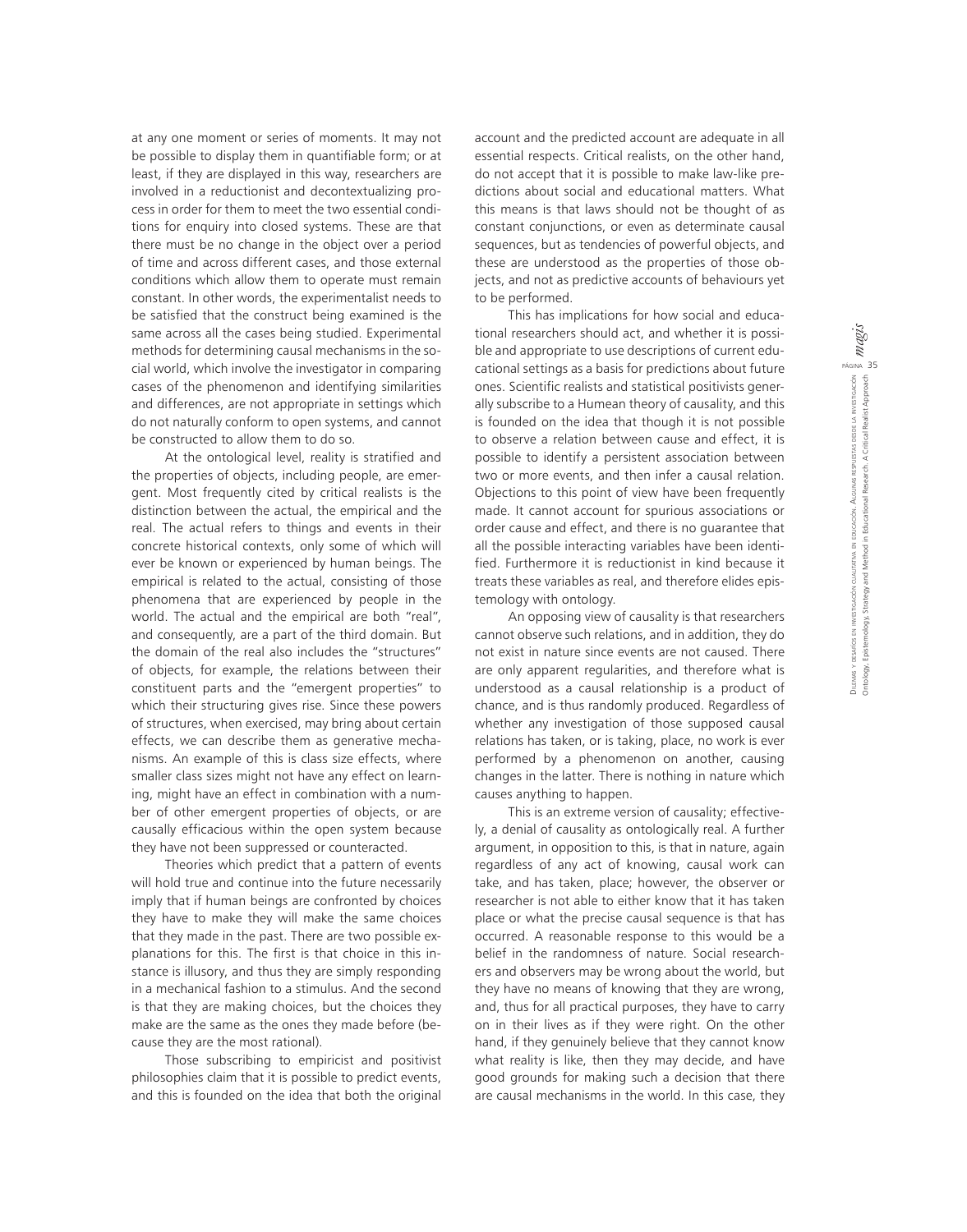are literally imposing a set of causal conditions on the world which are not replications, reproductions or simulations of what exists in nature, but constructions or inventions. And given the looping nature of the relationship between ideation and reality (Hacking, 1999), then these inventions or constructions may become real.

The first of these two arguments suggests that causality is an ontological fiction, and the second suggests that causality is an epistemological construct and nothing more. However, despite the apparent impasse here, there is another way of looking at the problem, and this is to question the starkness of the distinction that is being made between causality and randomness. For example, researchers can say that some things are caused, but these coexist with a number of random events; or they can suggest that the only two alternatives on offer (randomness and causality) do not cover all the possible descriptions that could be made of objects and appropriate knowledge of them.

A more radical solution is to argue that there are different types of causes and they are different in kind because they operate in different ways; a person having a reason for doing something which also causes them to do it, such as keeping an appointment, is different from that person not being able to leave a room because the door is locked. If asked what caused them to do it, they might provide a different reason for their action than the one which motivated them in the first place or conditioned their action. This however, is not a refutation of the belief that reasons can in certain circumstances be causes, but only an observation that an investigator may be misled about the actual reasons which caused another person's actions, or even that they may have been confused about what actually caused them to do something. This type of causal sequence is different from a causal sequence in which an object with its potential powers and liabilities comes into contact with another object, which both triggers a change in these objects and creates a new object with new powers and liabilities, though this needs to be qualified in so far as interacting effects may be offset by the workings of other mechanisms and other transfactual occurrences. In the latter case, there is no human intervention, in the former case there is human intention.

In order to determine whether an event is caused or is merely randomly produced, one has to have an a priori theory about what constitutes a cause and underpinning this is a set of beliefs about how causes work. So, causes operate differently and are understood differently in a deterministic universe than they do in one with both random and caused events and happenings. Events can be caused even if the results are not as intended by any individual or group of

individuals; in other words, predicting the future cannot be achieved by investigating what people intended should happen, though this might be a starting point.

A reason has to relate to the action it seeks to explain; it has to, in other words, be relevant. It takes the form of a justification for an action yet to be performed, and thus this implies that there are competing actions which a human being has to choose between. (This would include all the possible ways of behaving relevant to the proposed course of action.) It is valued in relation to other possible reasons for action, and these values are embedded in those structures of agency which act as conditions for the agent. What this means is that certain actions and therefore the reasons for those actions are privileged over other actions and their reasons, and this forms the backdrop to the choosing of a reason for an action and ultimately the performance of the action itself. A reason has a justificatory form; thus, it precedes an action (the reason refers to the action and to nothing else), provides the antecedent conditions for that action (it is therefore necessary in the sense that it could not and would not have been performed without the reason), and the sequence may not be repeatable.

A possible solution is to subscribe to a causal model that is probabilistic rather than deterministic in nature, although it would be difficult to decide whether this worked because the world is actually non-deterministic, or because it is too complicated to explain fully and so we need to allow for error. Attractive as this approach is, it contains some serious flaws. When it is suggested that it works (the model allows us to successfully predict within certain parameters of error), we still don't know why it works. Does it work because it is an accurate reflection of the way the world works or because in predicting the future researchers are activating mechanisms which will bring it about? Second, probabilistic reasoning does not account for every case being considered, but only a majority of cases; outliers are confined to the realm of either the unknowable (error at the case level) or theoretical inadequacy (the theory that is being used and which allows prediction is not sophisticated enough to account for every single case, but, though flawed, is the best there is). Thirdly, the empirical indicators used to construct the causal narrative may be inadequate for the task, and thus the theory that is developed is seriously flawed.

A final model is that events are caused but can only be retrospectively known. Events that have taken place are caused, i.e. by an intention of a human being or by a group of human beings or by the conjunction of two or more mechanisms; but to say that this causal sequence can be known only after the event has taken place is to say virtually nothing at all; and this is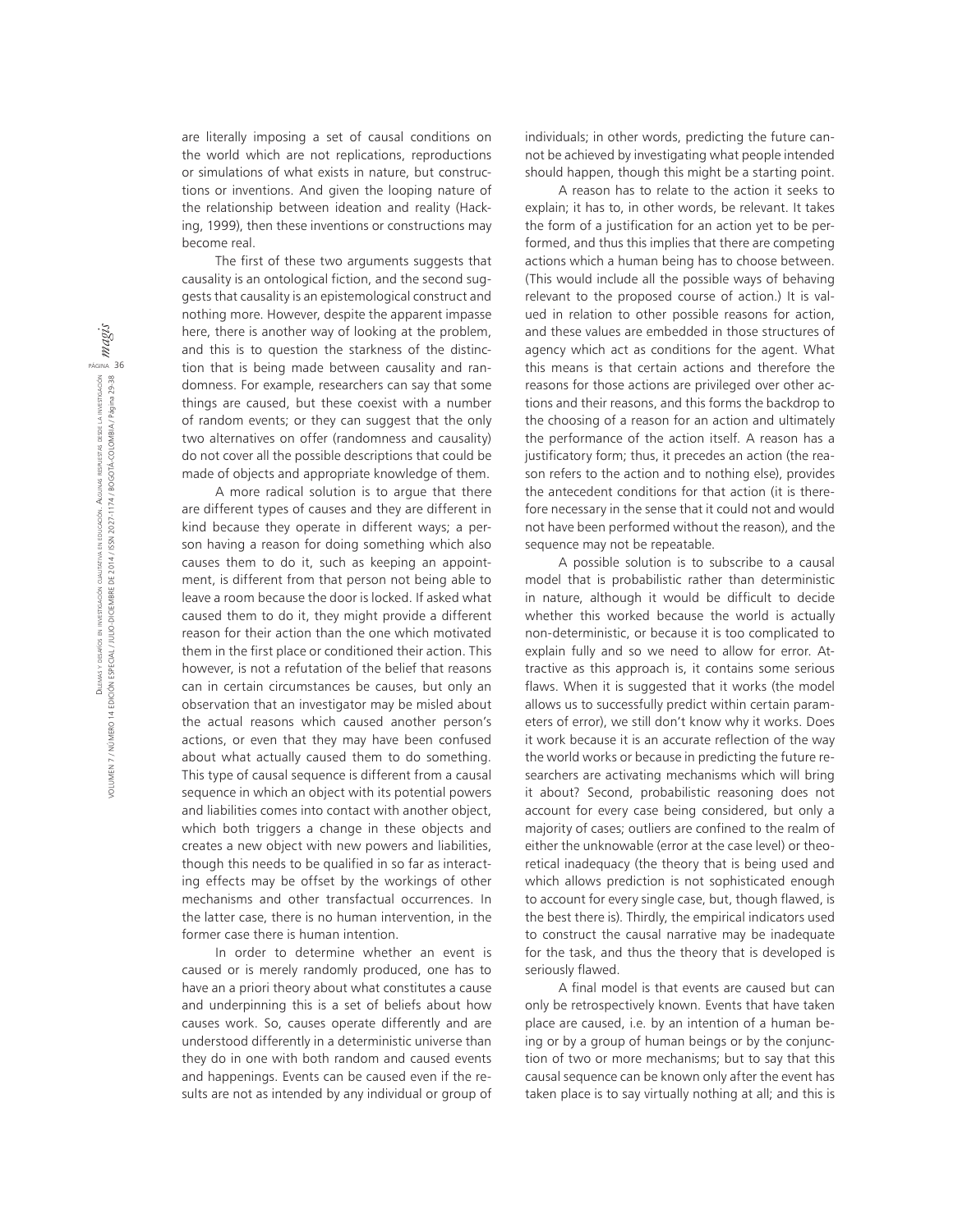Dilemas y Desafíos en investigación cualitativa en eDucación. algunas respuestas DesDe la investigación Dilemas Y besarios en investigacion cualitativa en ebucacion. Algunas resenestas bespe la investigacion = *magis*<br>Ontology, Epistemology, Strategy and Method in Educational Research. A Critical Realist Approach

magis

because it tells us nothing about whether events are caused or not, but only whether and at what point we can identify a particular causal sequence. However, we can take this model one stage further and suggest a generative/productive view of causation. We can hypothesise a relationship and then try to work out what the mechanism might be. By mechanism it is meant literally that an object has causal powers to effect change in another object, these powers may or may not be exercised, and, even if they are, there is no guarantee that change will occur in the targeted object. Because we are dealing here with objects which are in part formed by our conceptualisations of them, that is, we can only know an object and its workings through a conceptual framework, and that choice of conceptual framework may influence the nature of the object, then generative causal sequences cannot safely be extended into the future.

In pursuing causal explanation via a constant conjunction model, with its stress on that which can be observed and controlled, researchers have tended to overlook the liabilities, powers and potentialities of the programmes and people whose behaviours they seek to explain. A number of points need to be made here. First, if this is correct, then the data-collection methods and the research design are going to be different. The reason for this is that researchers are now committed to understanding mechanisms which may not actually operate in practice (i. e. produce effects) because the external conditions for the release of the generative mechanism may not be present. Researchers therefore have to adopt a two-fold strategy: identifying the appropriate generative mechanism and examining the actual conditions which have produced the effects that they have observed. Since the reality, which they wish to describe, is social in nature and comprises social actors interacting with each other, they cannot simply assume that those actors are compelled to behave in particular and specific ways by causal mechanisms which they cannot observe. Causal relations need to be understood as configurations of social actors making decisions, whether appropriate or not, within certain determinate conditions, and further, the making of those decisions changes both the contexts in which future decisions are made and the identity of those self-same social actors.

# A qualitative methodology

This meta-theory (sometimes referred to as a critical realist meta-theory) can be understood at the levels of strategy and method as a series of steps or actionsets (Bhaskar, 1998). The first entails a process of reasoning and analysing causal laws as expressions of the tendencies of natural and social objects. The second is

resolving a concrete event occurring in a context into its components. The third is re-describing the components in theoretically significant ways. The fourth is a retroductive move or moving from describing the components of an event to proposing explanations about what produces or are the conditions for the event. The fifth is eliminating alternative possible explanations. The sixth is identifying explanatorily crucial explanations. The seventh is correcting earlier proposed explanations in the light of the temporarily completed analysis. And finally there is a need to explain the parameters of these subsequent explanations and how they relate to the ontology and epistemology of the world. An example of the use of this methodology is Olsen's (1996) examination of rural Indian social relations.

In the first instance then, educational researchers need to examine a range of phenomena. The first of these —structural properties at each time point— may or may not have been activated in the particular circumstances, but provide access to understanding the essential contexts of action. In doing this, researchers need to try to understand a second phenomenon interpretations of those relations by relevant social actors. Data needs to be collected about these interpretations because they provide access to those interpretations and their effects. Instead of assuming that a structural property always operates to facilitate human actions and interactions at every time point, it is important to understand when, where and how these different structures are influential; and furthermore, what the precise relationship is between them at specific moments and places during these interactions.

Researchers therefore need to gather data on those relations between different structures at each time point, and those perceived relations between different structures at each time point by the relevant social actors. This is a necessary part of the research process for two reasons. First, it provides access for the researcher to those real relations referred to above. Second, social actors' perceptions of those relations constitute a part of them. They may also be motivated by unconscious forces which compel them to behave in certain ways and which may conflict with the accounts they give of their reasons for action. By examining their intentions, it is possible to make a judgement about how much they know and how this impacts on decisions they make.

Educational and social researchers also need to consider the unintended consequences of actions. Some activities may be designed, and thus have a degree of intention behind them, which may change those structural properties; others less so. But more importantly, all actions have unintended consequences to some degree. After each interaction, however limited, its effects on those structures, which provide